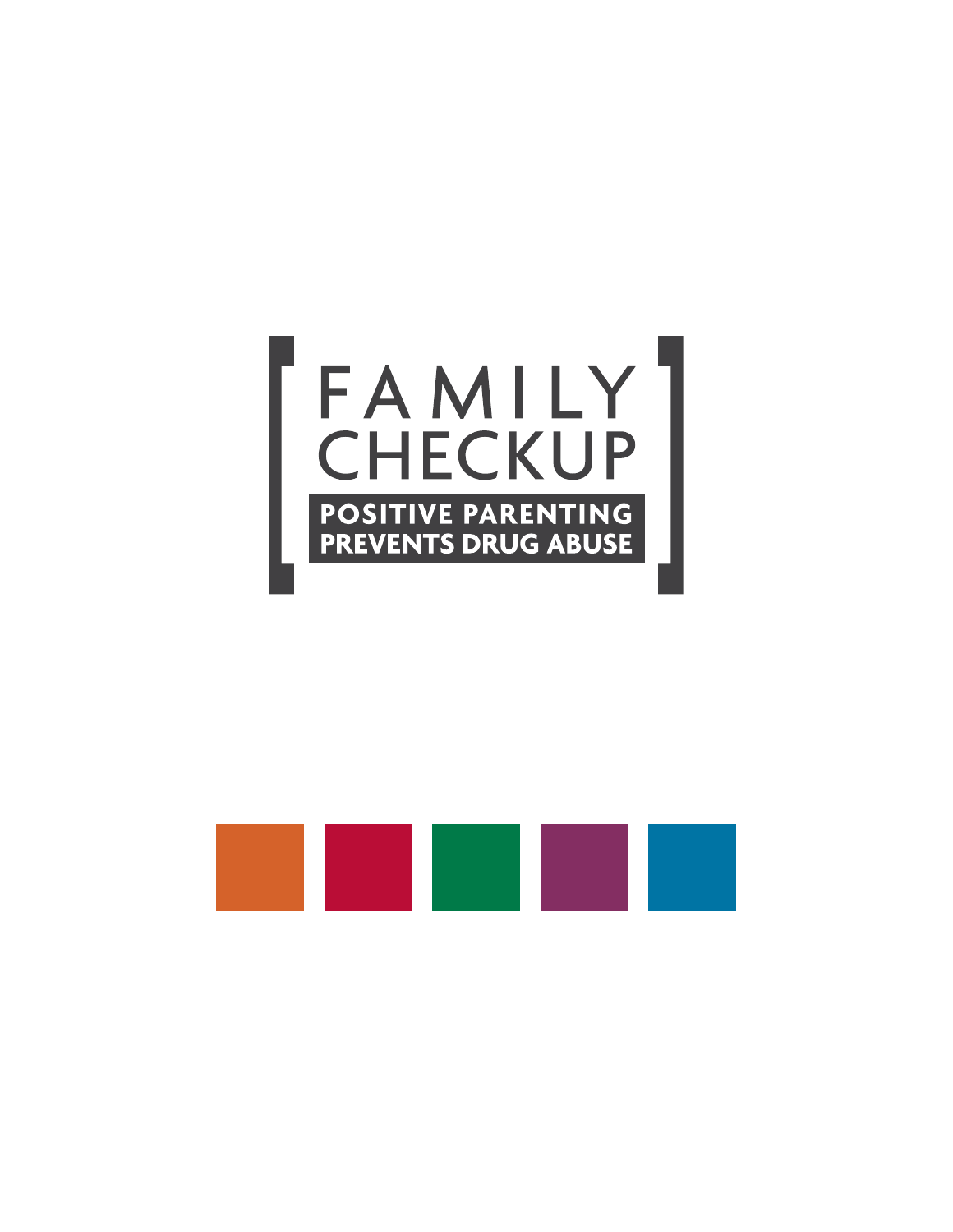

## Communication

**Good communication** between parents and children is the foundation of strong family relationships. Developing good communication skills helps parents catch problems early, support positive behavior, and stay aware of what is happening in their children's lives.

### **Before you begin…**

- Be sure it's a good time to talk and you can focus 100% on communicating with your child
- Have a plan
- Gather your thoughts before you approach your child
- Be calm and patient
- **Limit distractions**

### **Key communication skills include:**

**Questioning**—The kind of information you receive depends a lot on how you ask the question.

- **Show interest/concern**. Don't blame/accuse. For example, instead of "how do you get yourself into these situations!" say "That sounds like a difficult situation. Were you confused?"
- **Encourage problemsolving/thinking**. For example: Instead of "What did you think was going to happen when you don't think?" say "So, what do you think would have been a better way to handle that?"

**Listening and observing**—Youth feel more comfortable bringing issues and situations to their parents when they know they will be listened to and not be accused.

### **Reducing Emotion**

Sometimes talking with children brings up strong feelings that interfere with clear thinking. Following the CALM steps can help a parent keep the conversation moving in the right direction.

| Control your thoughts<br>and your actions.                                                                                                                        |
|-------------------------------------------------------------------------------------------------------------------------------------------------------------------|
| Assess and decide if you are<br>too upset to continue.                                                                                                            |
| Leave the situation if you are<br>feeling too angry or upset.                                                                                                     |
| Make a plan to deal with the<br>situation within 24 hours.                                                                                                        |
| <b>Extra Tips</b><br>Be present and tuned in.<br>Show understanding.<br>Listen with respect.<br>Be interested.<br>Avoid negative emotions.<br>Give encouragement. |

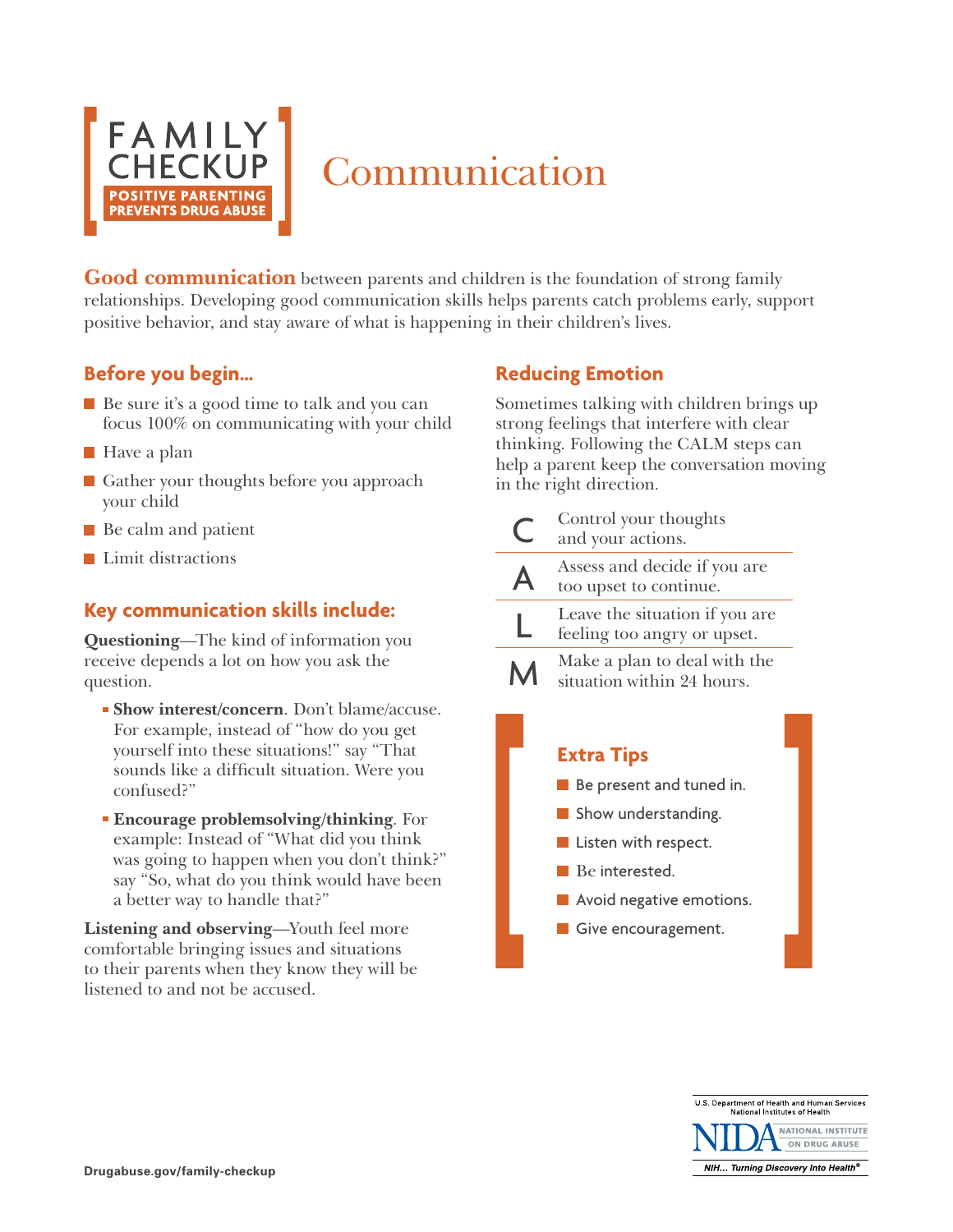

## Encouragement

**Encouragement** is key to building confidence and a strong sense of self and helps parents to promote cooperation and reduce conflict. Many successful people remember the encouragement of a parent, teacher, or other adult. Consistent encouragement helps youth feel good about themselves and gives them confidence to

- 
- **The Try new activities** Develop new friendships
- 
- $\blacksquare$  Tackle difficult tasks  $\blacksquare$  Explore their creativity

### **Encouragement promotes a strong sense of self because it sends three main messages to your child:**

**You can do it!** Youth believe they can do things if parents

- Help them break a problem down into smaller parts
- **Remind them of their strengths and past** successes
- Encourage them by sharing how they have dealt with challenges

**You have good ideas!** Youth believe they have good ideas if parents

- Ask them to share their opinions and feelings
- Listen to what they have to say
- Ask them for input concerning family plans and events
- Ask them for ideas to solve family problems

**You are important!** Youth know they are important if parents

- **Remember what they have told you**
- Make time for them each day
- Attend school and extracurricular activities
- Let them know that you are thinking about them when you can't be with them
- Display things they have made and recognitions they receive from school or the community

### **Practices that are Discouraging**

- Being sarcastic or negative about a child's ability to be successful
- Comparing a child to brothers and sisters
- Taking over when a child's progress is slow
- Reminding your child of past failures

## **Examples of Encouraging Words**

- "I know that wasn't easy."
- "You did such an awesome job!"
- "Keep on trying."
- "You are very good at that."
- "You are learning a lot."
- "I like the way you did that."
- **I** "I can tell you've been practicing."
- "It's great to see you working so hard!"
- "I'm so proud of you."

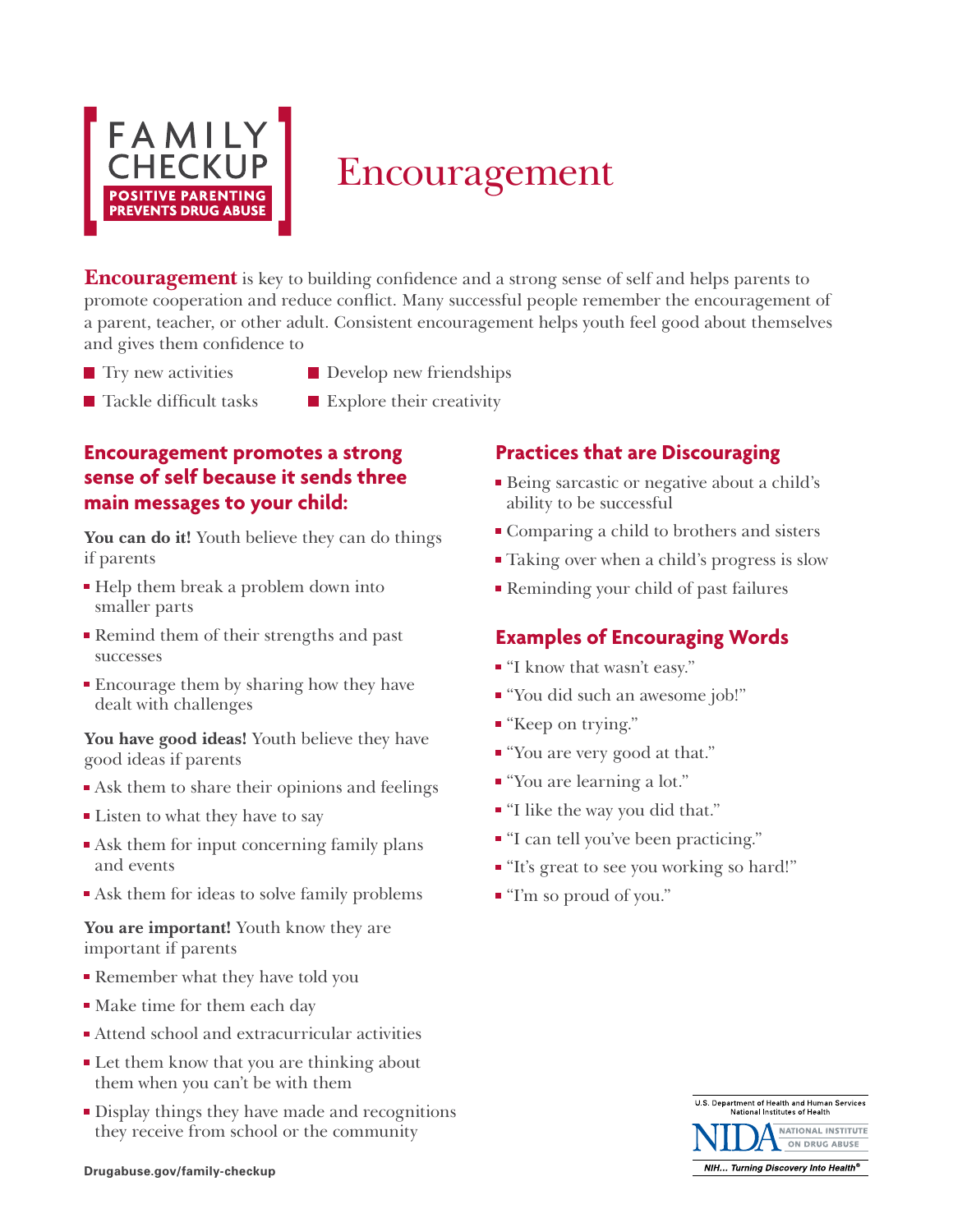

# **Negotiation**

**Negotiating solutions** offers parents a way to work together to solve problems, make changes, promote and improve cooperation, and teach youth how to:

- 
- Focus on solutions Think through possible Develop communication skills rather than problems outcomes of behavior
- **Set Up for Success**

#### **When:**

Select an unemotional or regularly scheduled time (not in the middle of a problem).

### **Where:**

Choose a neutral place with few distractions.

### **How:**

- Choose problems that are small and specific!
- State the problem neutrally.
- Recognize the other person's positive behavior.
- Accept part of the responsibility for the problem.
- $\blacksquare$  Restate what you hear, show understanding, and stop if you get too upset.

## **Problemsolving Traps**

- Don't try to solve hot issues.
- Don't blame the other person or put the other person down.
- Don't defend yourself—try to let it go.
- Don't make assumptions about another person's intentions.
- Don't bring up the past—avoid using words such as "always" and "never."
- Don't lecture—a simple statement will get your point across better.

## **The Steps to Problemsolving**

### **Brainstorm—open your mind to all ideas:**

- $\blacksquare$  Try to come up with three ideas each.
- Any idea is good—even ones that seem silly.
- Take turns coming up with ideas.

### **Evaluate your list of ideas:**

Go through and list the pluses and minuses of each idea.

### **Choose a solution:**

- Combine ideas if needed.
- All of you should agree on the chosen solution.

## **Follow Up**

- Check in with each other after you have tried your solution a couple of times to see how it is working.
- $\blacksquare$  If it isn't working, go back to your list of ideas.
- If necessary, start over with some more brainstorming.

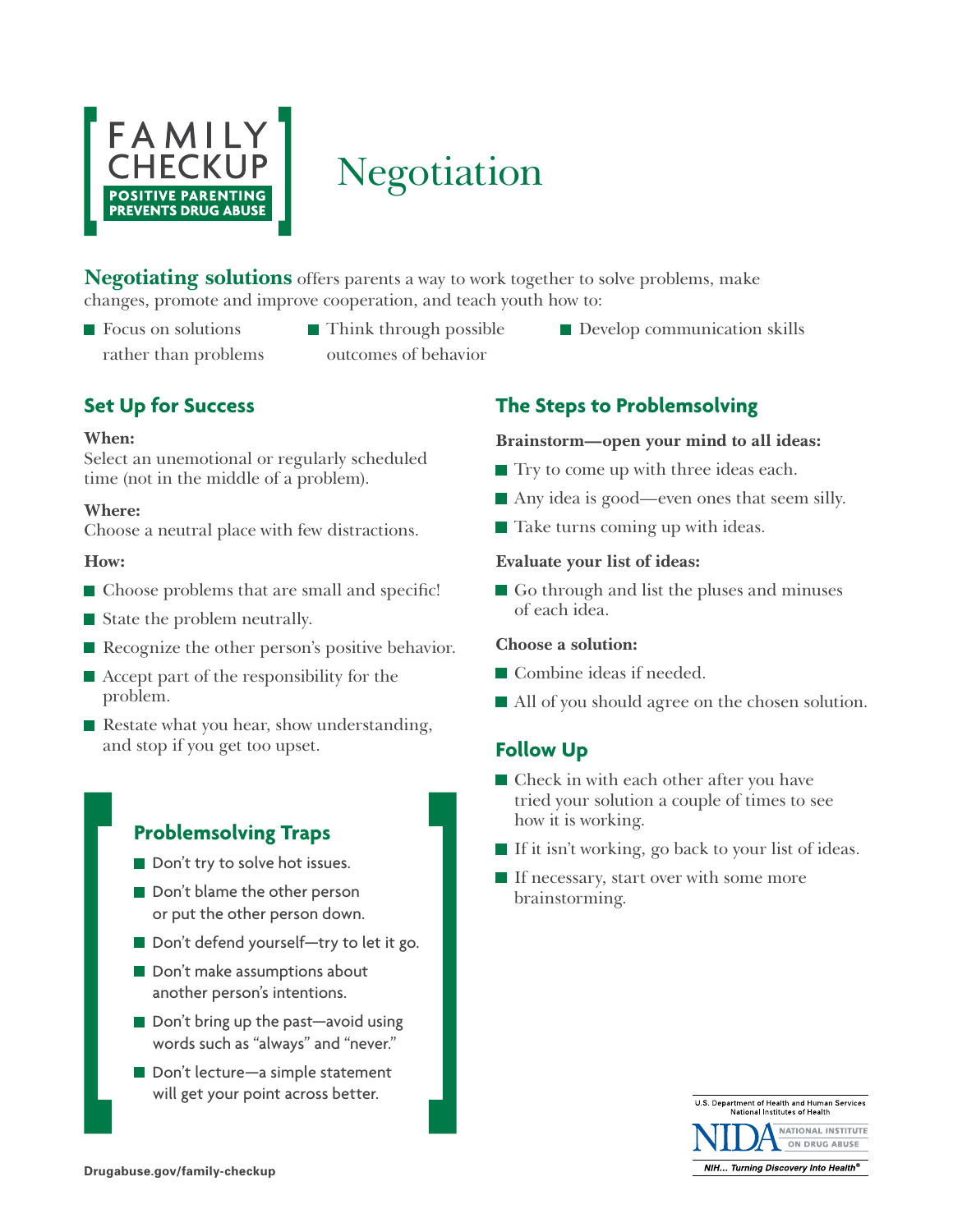

# Setting Limits

**Setting Limits** helps parents teach self-control and responsibility, show caring, and provide safe boundaries. It also provides youth with guidelines and teaches them the importance of following rules. This is a two-step process:

### **Step 1: Setting Rules**

- Make clear simple, specific rules.
- Make sure your child understands your rules.
- Have a list of consequences.
- Be ready to follow through.

## **Step 2: Following Up**

Research shows that parents are most effective in setting limits when they follow up right away. Youth are more likely to follow rules if they know you are checking up on them and will enforce the consequences consistently.

- Give a consequence when rules are broken.
- **Offer encouragement when rules are followed.**

**Testing limits** is a natural part of growing up, but it presents a special challenge for parents. Often our first reactions may come from fear for our child's safety, or anger at being disobeyed. The **SANE** guidelines can help parents establish appropriate consequences when youth break rules.

| S            | Small consequences<br>are better                                                   |
|--------------|------------------------------------------------------------------------------------|
| $\mathbf{A}$ | Avoid consequences that<br>punish you                                              |
|              | Nonabusive responses                                                               |
| F            | Effective consequences (are under your<br>control and non-rewarding to your child) |

Youth may get angry, act out, or become isolated when parents enforce consequences. Your child is testing you and your limits. Don't react. Be consistent with your rules.

## **Extra Tips**  State the limit and the consequence clearly. ■ Catch the problem early. **Avoid arguments and threats.** Remember to use a firm and calm tone of voice.

- Follow through each time a limit is stretched or a rule is broken.
- **Offer encouragement each time** a rule is followed.

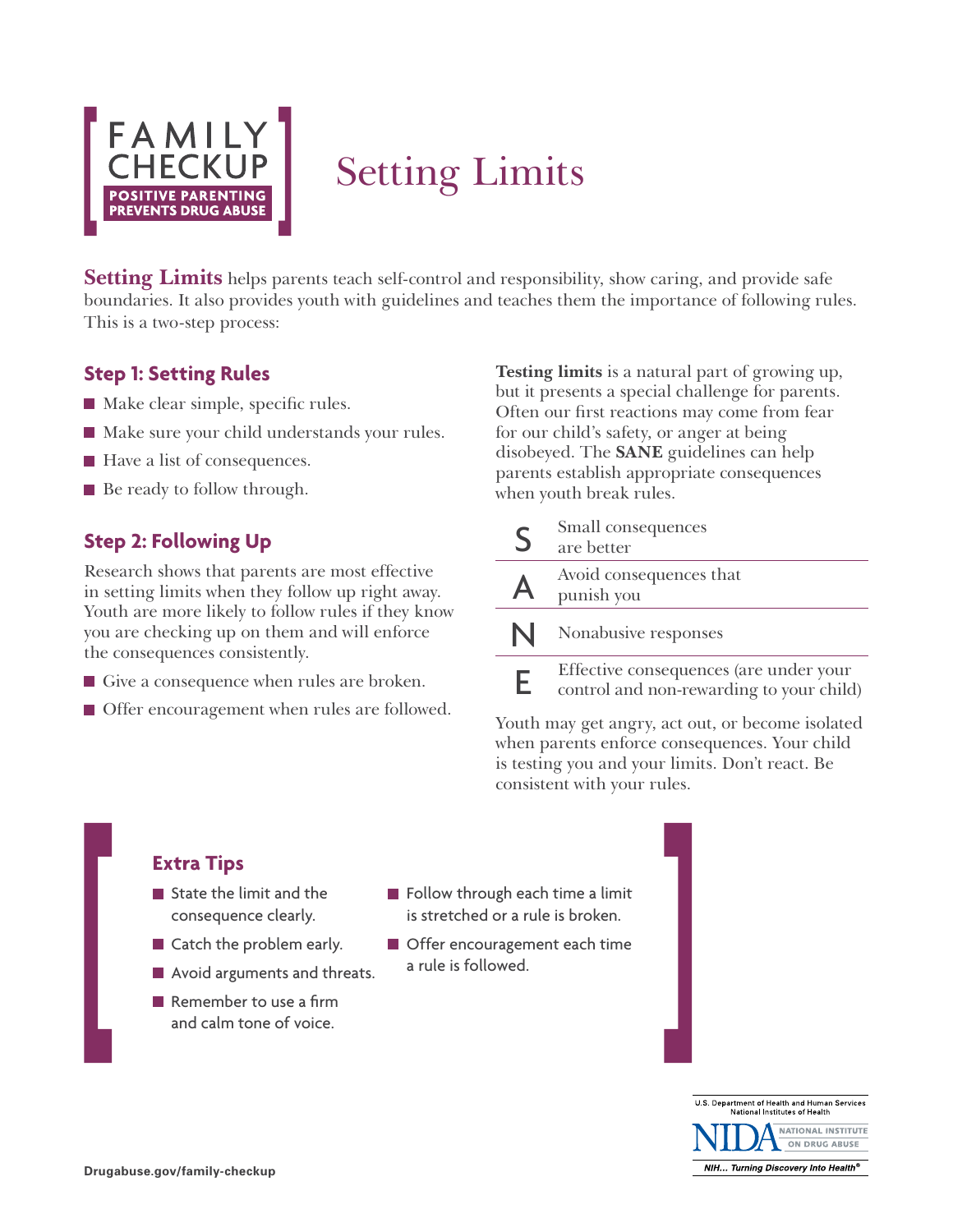

## Supervision

**Supervision** is the centerpiece of effective parenting during childhood. When youth begin to spend more and more time away from home, monitoring their behavior and whereabouts is challenging. Supervision helps parents recognize developing problems, promote safety, and stay involved.

### **The 4 Cs of supervision can help you with this difficult task:**

**Clear Rules**—Have a few non-negotiable rules about your child's behavior and state them clearly! For example:

- "Give me a phone number for any place you will be."
- "I need 24-hour notice for spending the night or going to a party, dance, or other special event." (This gives you time to check out the event.)
- "No friends at the house when I am not at home."

**Communication**—Regular communication with other parents and teachers

- Keeps you involved in your child's activities
- **Creates resources to deal with problems and** builds a strong safety network for your child
- Informs you of dangerous places or people

**Checking Up**—This lets your child know that you care about his or her safety and that your rules are important. This is hard for some of us because we want to trust our children and they may resist our efforts.

- When your child gives you the phone number of a friend, call it and talk to the parent.
- Meet all the parents of your child's friends to make sure new situations are safe and supervised.
- Find out about the parties and special events your child wants to attend to make sure that responsible adults will be supervising.

**Consistency**—Supervision is most effective when parents set clear limits and follow through with consequences for misbehavior. Also, be consistent with giving praise and incentives when a rule is followed.

### **How do you supervise when you are not at home?**

- Know your child's schedule.
- Call your child at varying times.
- $\blacksquare$  Have your child check in with you or other caregivers when he or she reaches home.
- Have your child check in when he or she reaches his or her destination.
- Surprise your child with a random visit or call.
- Remain in communication with adults who interact with your child.

## **Extra Tips**

- Stay involved.
- Spend time listening to your child.
- Know who your child's friends are and watch your child interact with them and others.
- $\blacksquare$  Talk to the parent(s) of your child's friends.